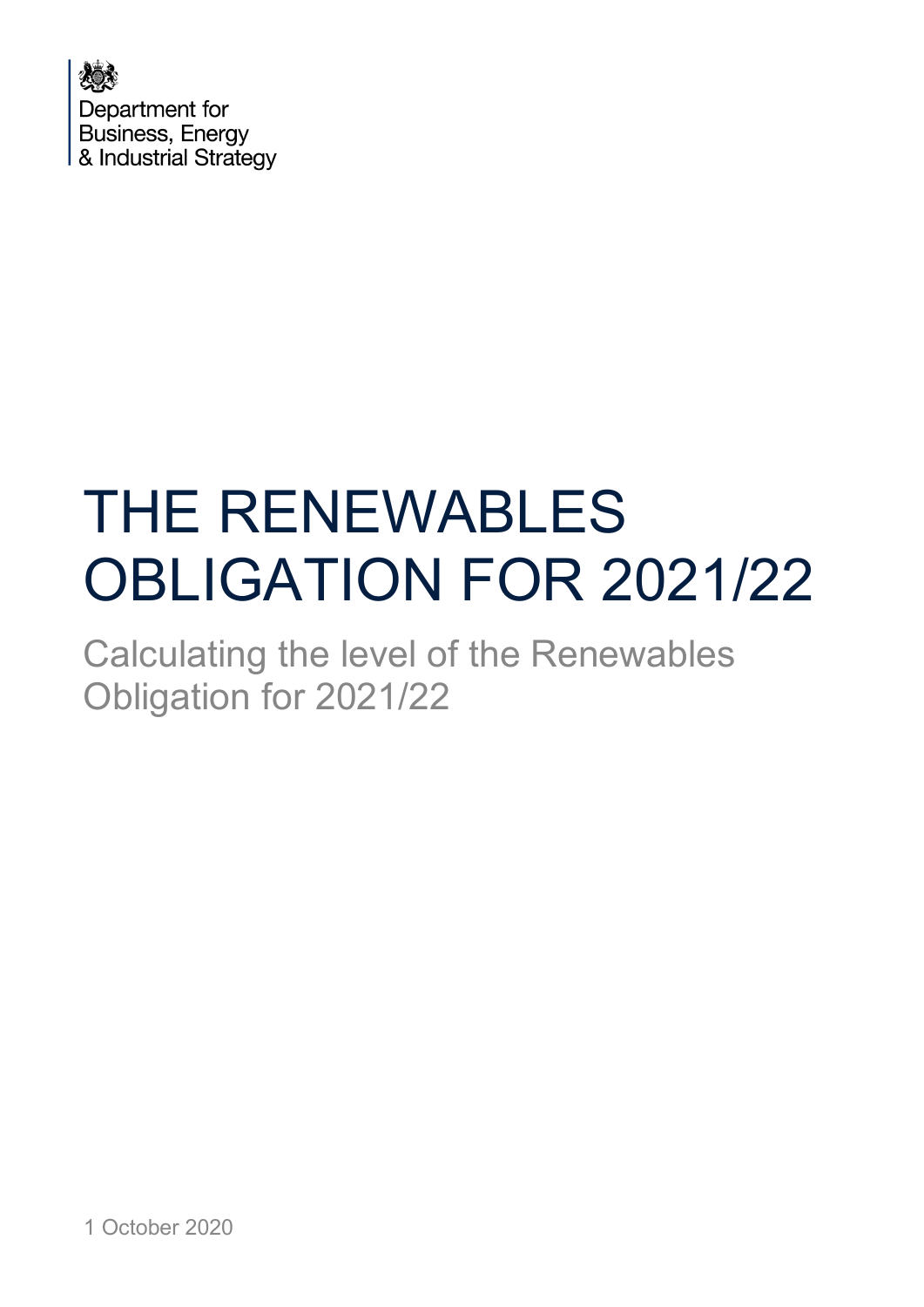

© Crown copyright 2020

This publication is licensed under the terms of the Open Government Licence v3.0 except where otherwise stated. To view this licence, visit <u>nationalarchives.gov.uk/doc/open-government-licence/version/3</u> or write to the Information Policy Team, The National Archives, Kew, London TW9 4DU, or email: [psi@nationalarchives.gsi.gov.uk.](mailto:psi@nationalarchives.gsi.gov.uk)

Where we have identified any third-party copyright information you will need to obtain permission from the copyright holders concerned.

Any enquiries regarding this publication should be sent to us at: [RO@beis.gov.uk](mailto:RO@beis.gov.uk)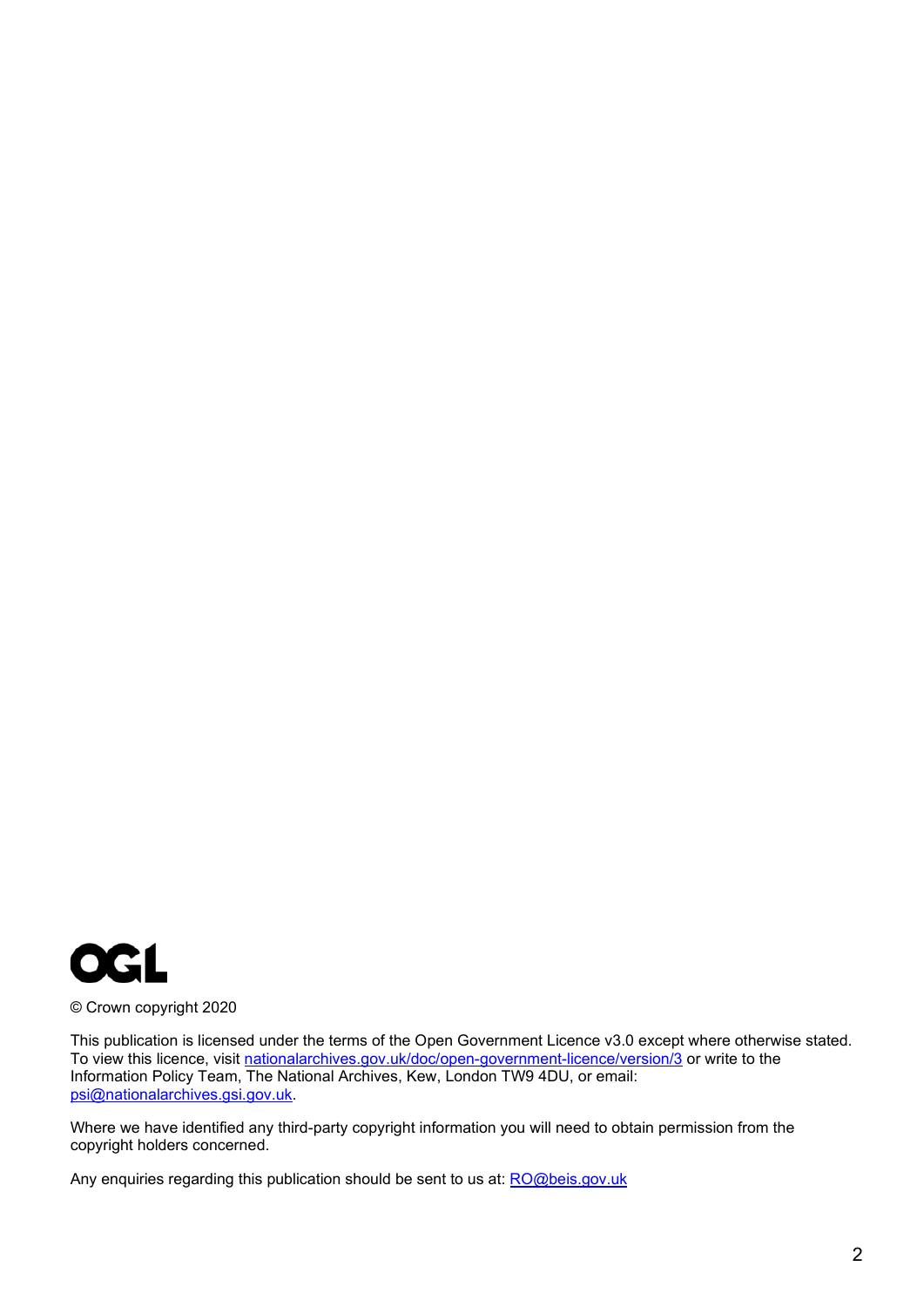## **Contents**

| Calculating the level of the Renewables Obligation for 2021/22 __________________   |                |
|-------------------------------------------------------------------------------------|----------------|
|                                                                                     | $\overline{4}$ |
|                                                                                     | $\overline{4}$ |
|                                                                                     |                |
|                                                                                     |                |
| Caps on the ROCs received by certain biomass conversion stations ________________ 6 |                |
|                                                                                     |                |
|                                                                                     | 8              |
|                                                                                     |                |
|                                                                                     |                |
|                                                                                     | 9              |
|                                                                                     | 10             |
|                                                                                     | 10             |
|                                                                                     | 10             |
| Estimated number of UK Renewables Obligation Certificates (ROCs) to be issued by    | 12             |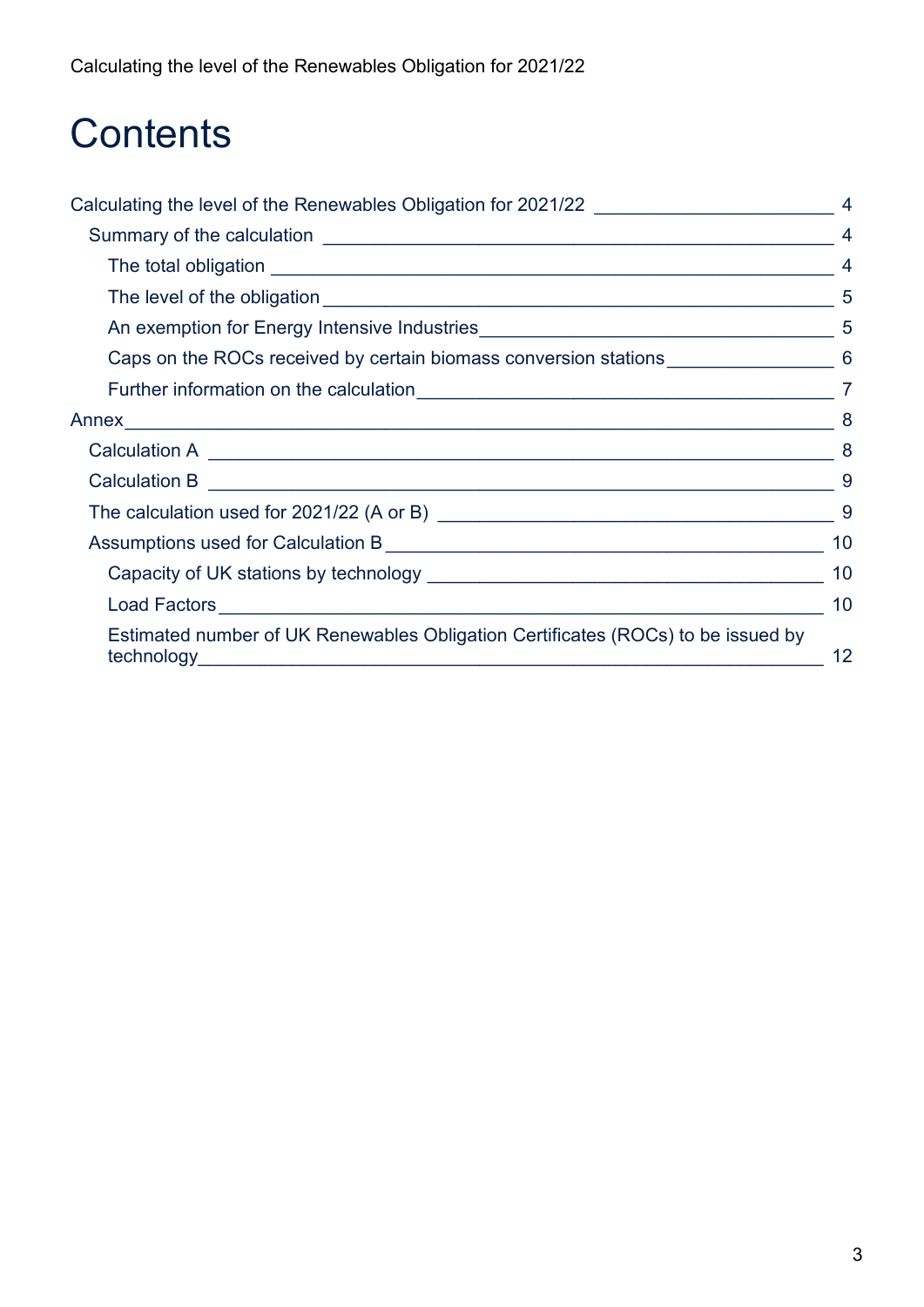## <span id="page-3-0"></span>Calculating the level of the Renewables Obligation for 2021/22

## <span id="page-3-1"></span>Summary of the calculation

The Renewables Obligation scheme places an annual obligation on UK electricity suppliers to present to Ofgem (the scheme's administrator) a specified number of Renewables Obligation Certificates (ROCs) per megawatt hour of electricity supplied to their customers during each obligation period (which runs from 1 April to 31 March).

The Renewables Obligation Order 2015 (ROO 2015) requires the Secretary of State to publish the level of the obligation (in ROCs per megawatt hour) six months before the start of each obligation period, i.e. by 1 October.

This note sets out the level of the obligation for the 2021/22 period and explains the underpinning methodology.

### <span id="page-3-2"></span>The total obligation

Setting the size of the total obligation requires two calculations:

- **For calculation A (fixed target)** we are required to estimate the total amount of electricity (MWh) expected to be supplied to customers during the 2021/22 obligation period, for both Great Britain and Northern Ireland. The overall obligation (in ROCs) is then obtained by multiplying these figures by the fixed targets specified in the ROO 2015. These are 0.154 ROCs per MWh for Great Britain and 0.063 ROCs per MWh for Northern Ireland;
- **For Calculation B (headroom),** the expected number of ROCs to be issued in 2021/22 is estimated and then uplifted by 10 per cent. The projected number of ROCs is then used to calculate the level of the obligation for Calculation B.

The total obligation, which is then used to determine the level of the obligation, is set as one of these calculations, determined as:

- **Fixed target**: If the fixed target (Calculation A) is equal to or greater than headroom (Calculation B); or
- **Headroom:** If headroom (Calculation B) is greater than the fixed target (Calculation A).

Calculation A sets the total UK obligation at 40.7 million ROCs by applying BEIS's projected trend in sales from the Energy and Emissions Projections to Ofgem's outturn sales data for 2019/20[1.](#page-3-3)

<span id="page-3-3"></span> $1$  See page 8 for an explanation of the sales data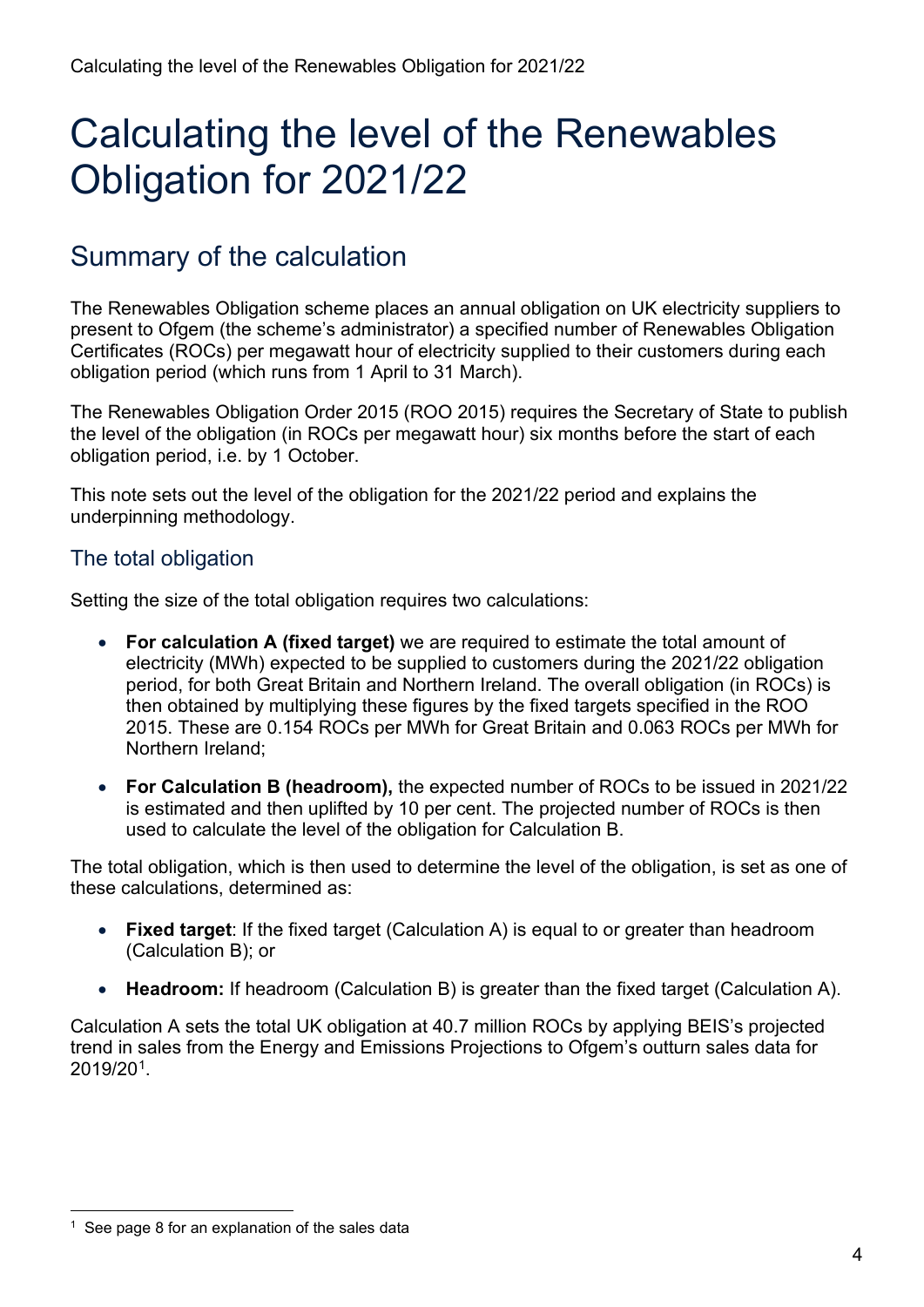Calculation B sets it at 114.0 million ROCs, excluding headroom, and taking account of the cap on biomass conversion stations<sup>2</sup>. Including 10% headroom gives a total of 125.4m ROCs in the United Kingdom.

Calculation B is the higher of the two and must therefore be used.

### <span id="page-4-0"></span>The level of the obligation

The level of the obligation sets the number of ROCs that electricity suppliers are required to present to Ofgem per megawatt hour (MWh) of electricity that they supply during an obligation year.

Taking account of the exemption for Energy Intensive Industries in Great Britain (see below), the number of ROCs that electricity suppliers are required to produce during the 2021/22 obligation period will be:

- **0.492 ROCs per MWh in Great Britain** (England, Wales and Scotland); and
- **0.194 ROCs per MWh in Northern Ireland.**

## <span id="page-4-1"></span>An exemption for Energy Intensive Industries

An exemption for Energy Intensive Industries (EIIs) from up to 85% of the indirect costs of the Renewables Obligation (RO) was implemented in England and Wales in 2017. This involved changing the methodology for calculating the level of the obligation and adjusting the scope of the obligation in the ROO 2015 so that the level of the obligation (ROCs/MWh rate) applies to:

- 100% of electricity supplied to non-Ells;
- 15% or more of the electricity supplied to EIIs.

The details of the exemption methodology for England and Wales are set out in the Renewables Obligation (Amendment) (Energy Intensive Industries) Order 201[73.](#page-4-3)

The Scottish Government has devolved responsibility for setting the obligation in Scotland. It has made equivalent changes to the methodology for setting the level of the obligation and scope of the obligation in Scotland, as set out in the Renewables Obligation (Scotland) Amendment Order 2017[4](#page-4-4).

The exemption has not been introduced for the RO in Northern Ireland at this stage. As a devolved policy matter, this would be for the Northern Ireland Executive to take forward if it so decides. As a result, the level of the obligation for Northern Ireland does not make any adjustments for electricity supplied to EIIs.

<span id="page-4-2"></span><sup>2</sup> See page 6 for an explanation of the cap.

<span id="page-4-3"></span><sup>3</sup> Renewables Obligation (Amendment) (Energy Intensive Industries) Order 2017 at: <https://www.legislation.gov.uk/ukdsi/2017/9780111159170/contents>

<span id="page-4-4"></span><sup>4</sup> The Renewables Obligation (Scotland) Amendment Order 2017 at: <https://www.legislation.gov.uk/sdsi/2017/9780111036433/contents>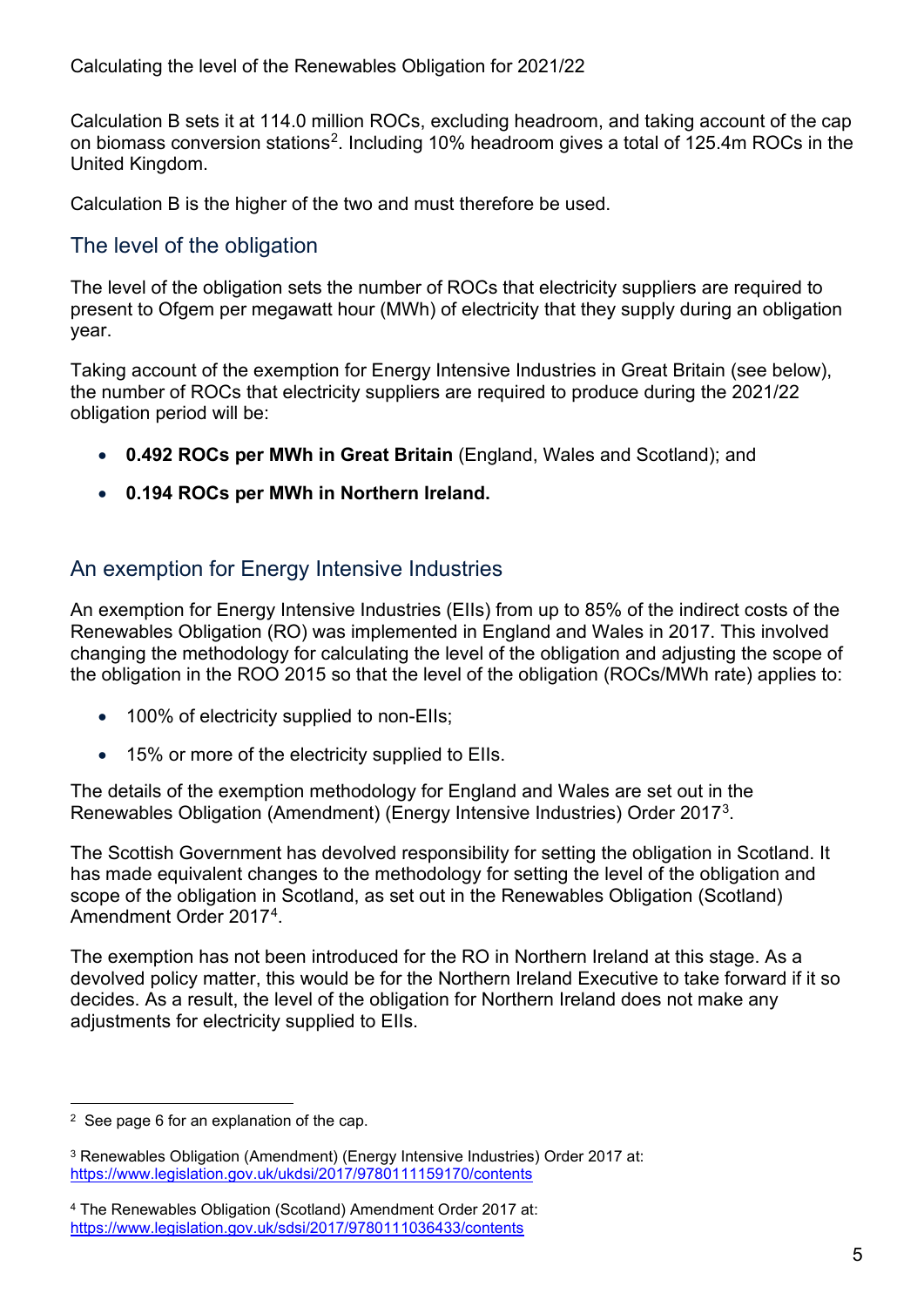BEIS's latest estimate of exempt electricity to be supplied to eligible EIIs in 2021/22 is 9.8TWh (i.e. 85% of 11.5TWh). This includes the exemption for the flour milling sector that came into force on 1 April 2020. The figures include the same adjustment as explained on page 9, to take account of the likelihood that electricity sales will remain depressed in 2021/22 due to the continued impact of the COVID-19 pandemic.

### <span id="page-5-0"></span>Caps on the ROCs received by certain biomass conversion stations

The Renewables Obligation (Amendment) Order 2018 inserts a new Schedule 6 into the Renewables Obligation Order 2015 which provides for the introduction of annual flexible caps on the number of ROCs that certain RO eligible biomass co-firing and conversion stations and units not protected by grandfathering<sup>[5](#page-5-1)</sup> can receive. That Schedule defines two types of generating stations to which the flexible cap mechanisms will apply:

- Capped generating stations, which comprise only non-grandfathered 'capped' units': and
- Mixed generating stations, which comprise non-grandfathered 'capped' units and grandfathered 'exempt' units.

At **capped generating stations**, there is a cap on the number of ROCs the station can be issued in each Obligation year. This is equal to 125,000 ROCs for each unit at the station. Stations will be able to optimise generation across units, up to the level of their station cap.

For **mixed generating stations**, an overall station cap will be calculated by first estimating the number of ROCs likely to be issued for generation at the exempt units during the Obligation year (the "exempt combustion unit estimate"). An allowance of 125,000 ROCs is then added for each of the station's capped units. If generators choose to exceed their capped unit allowance, further ROCs will only be issued for generation at any of the station's RO eligible units up to the level of the flexible station cap. If generators choose to stay within their allowance at their capped units, there will be no cap on the number of ROCs issued to their exempt units.

The following RO accredited generating station meets the definition of **mixed generating station** in 2021/22, based on Ofgem's records:

• Drax Power Station, Selby, YO8 8PH.

The station comprises two RO eligible exempt units (Unit #2 and Unit #3) and one RO eligible capped unit (Unit #4).

### **Overall station cap for Drax**

The 2021/22 exempt combustion unit estimate for Drax Unit #2 and Unit #3 will be set as follows, together with the capped unit allowance for Unit #4 (the small difference in the total compared to adding up the figures is due to rounding to the nearest decimal place):

<span id="page-5-1"></span><sup>5</sup> Grandfathering is a policy commitment that stations will receive no less support under the RO than they have received historically. Stations or units which generated at the biomass conversion band on or before 12 December 2014 are grandfathered. Stations or units which generated at the biomass conversion band after this date are not grandfathered.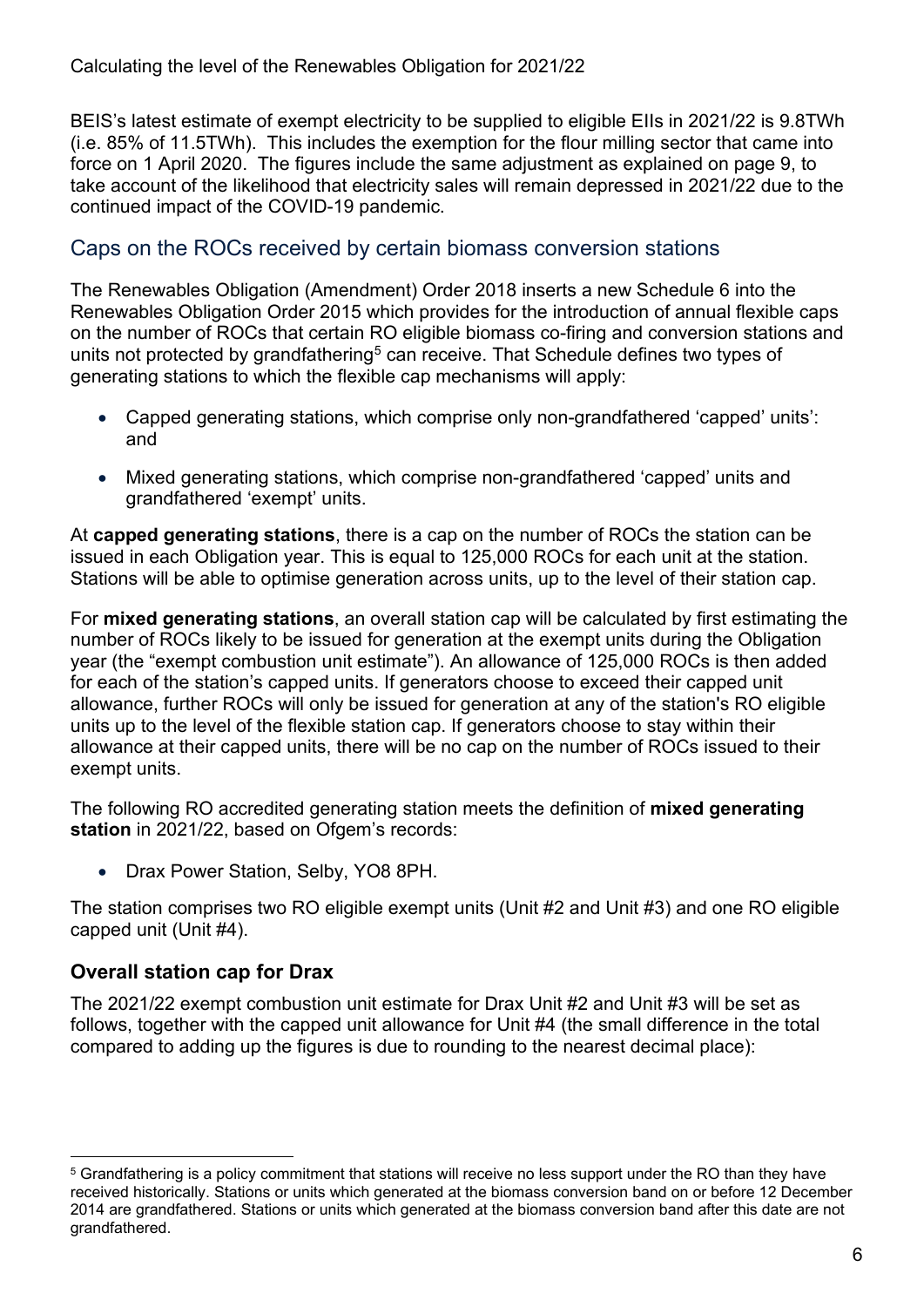| <b>Type of unit</b>                                 | <b>Unit</b><br>number                                                    | No. of ROCs for 2021/22 obligation year                                  |            |
|-----------------------------------------------------|--------------------------------------------------------------------------|--------------------------------------------------------------------------|------------|
| Drax RO eligible exempt<br>(grandfathered) units    | Unit #2                                                                  | Estimate of number of ROCs likely to<br>be issued in respect of relevant | 5,257,984  |
|                                                     | electricity generated during the<br>Unit $#3$<br>2021/22 obligation year |                                                                          | 5,257,984  |
| Drax RO eligible capped<br>(non-grandfathered) unit | Unit $#4$                                                                | Capped unit allowance for 2021/22<br>obligation year                     | 125,000    |
| <b>Overall station cap</b>                          |                                                                          |                                                                          | 10,640,967 |

## <span id="page-6-0"></span>Further information on the calculation

Detailed information on calculation A and B is provided in the Annex to this notice.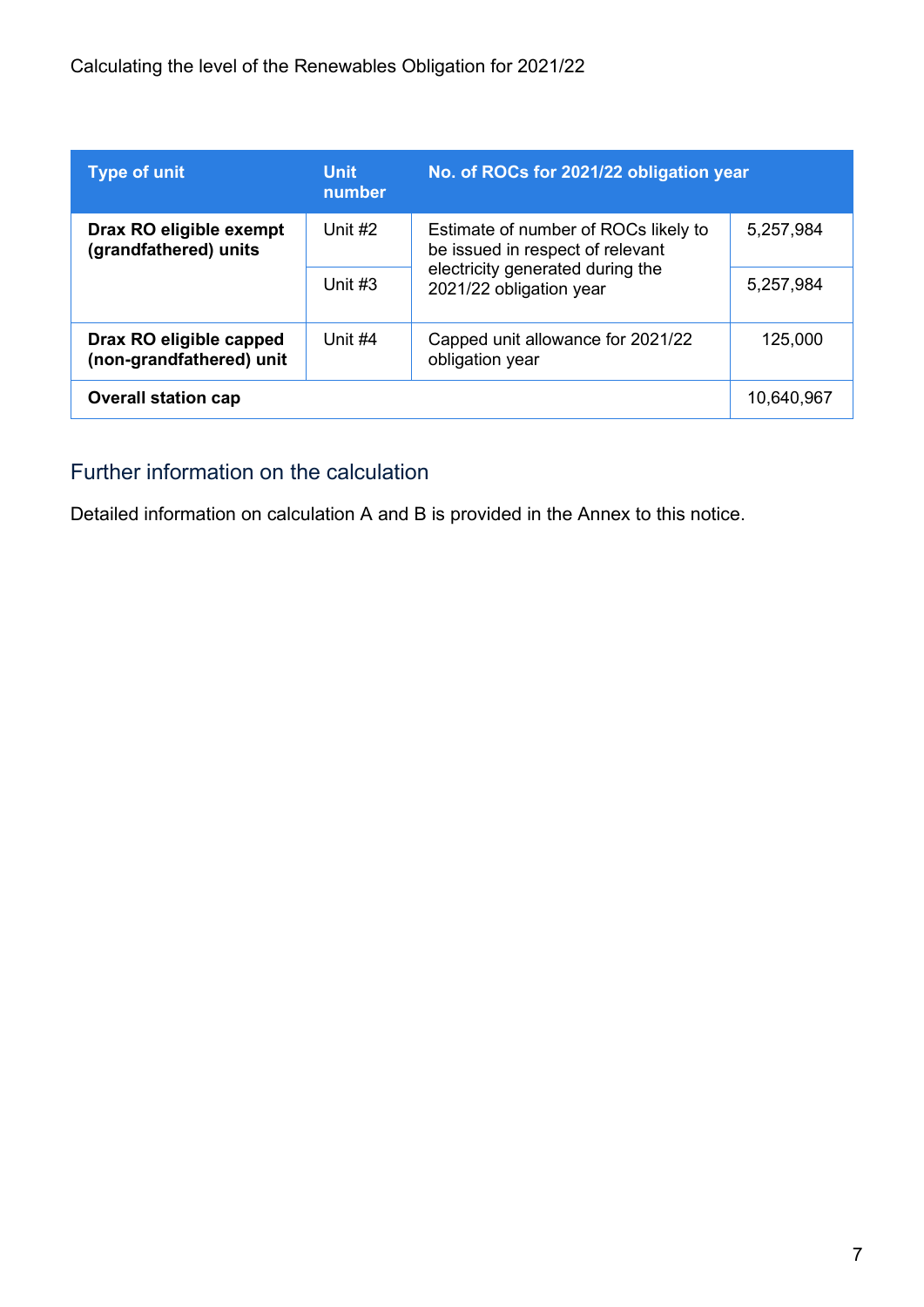## <span id="page-7-0"></span>Annex

## <span id="page-7-1"></span>Calculation A

Calculation A requires an estimate of the total amount of electricity (MWh) expected to be supplied to customers during the 2021/22 obligation period, for both Great Britain and Northern Ireland.

To obtain the forecast of estimated electricity sales for the 2021/22 RO calculation, we have applied BEIS's projected trend in sales from the 2019 Energy and Emissions Projections<sup>[6](#page-7-2)</sup> to Ofgem's outturn sales data for 2019/20, derived from their publication "Renewables Obligation: Total obligation for 2019/20"[7.](#page-7-3)

BEIS's 2019 projections are made on the same basis as table 5.5 of the Digest of UK Energy Statistics (DUKES, published in July 2019)<sup>8</sup>. Ofgem use their sales outturn data when they calculate the actual number of Renewables Obligation Certificates (ROCs) that each supplier must present to fulfil their obligation.

Ofgem's published data on the total obligation for 2019/2020 sets figures of:

- 116,940,506 ROCs in England and Wales, and 11,782,299 ROCs in Scotland. That gives a total of 128,722,805 ROCs in Great Britain (GB); and
- 1,461,163 ROCs in Northern Ireland (NI).

Dividing these total obligations by the relevant level of the obligation set by BEIS for 2019/20 (i.e. the number of ROCs that electricity suppliers are required to present to Ofgem per MWh of electricity that they supplied during an obligation year)<sup>[9](#page-7-5)</sup> gives the following outturns for sales in 2019/20:

- 128,722,805 ROCs in GB  $\div$  0.484 ROCs per MWh = 266.0TWh in GB in 2019/20; and
- $1,461,163$  ROCs in NI ÷ 0.190 ROCs per MWh = 7.7TWh in NI in 2019/20.

The Ofgem figure excludes exempt electricity supplied to eligible energy intensive industries in GB (there is no EII exemption in NI). The BEIS estimate of 10.7TWh for exempt electricity is added to the Ofgem figure to give a total of 276.6TWh in GB in 2019/20. This produces a total electricity sales figure for GB & NI of 284.3TWh (the small difference in the totals compared to adding up the figures is due to rounding).

Applying the EEP trend to the 2019/20 GB & NI sales figure decreases the figure in 2021/22 by 2.5%. However, BEIS's projections represent the world before the COVID-19 pandemic.

<span id="page-7-2"></span><sup>6</sup> The 2019 Energy and Emissions Projections will be published in due course on BEIS's website at: [https://www.gov.uk/government/collections/energy-and-emissions-projections](https://eur02.safelinks.protection.outlook.com/?url=https%3A%2F%2Fwww.gov.uk%2Fgovernment%2Fcollections%2Fenergy-and-emissions-projections&data=02%7C01%7Ckatherine.donne%40beis.gov.uk%7C32e17a706fd94beac95508d86156f41d%7Ccbac700502c143ebb497e6492d1b2dd8%7C0%7C0%7C637366373370141427&sdata=cdvrsEo8q%2FUeybljWXE5wqmJ6mg%2BOscrs3oTBFcG8Lw%3D&reserved=0)

<span id="page-7-3"></span><sup>7</sup> Ofgem's "Renewables Obligation: Total obligation for 2019/20" is available at: <https://www.ofgem.gov.uk/publications-and-updates/renewables-obligation-total-obligation-201920>

<span id="page-7-4"></span><sup>8</sup> DUKES is available at:<https://www.gov.uk/government/collections/digest-of-uk-energy-statistics-dukes>

<span id="page-7-5"></span><sup>9</sup> The level of the Obligation for 2019/20 is available at: [https://www.gov.uk/government/publications/renewables](https://www.gov.uk/government/publications/renewables-obligation-level-calculations-2019-to-2020)[obligation-level-calculations-2019-to-2020](https://www.gov.uk/government/publications/renewables-obligation-level-calculations-2019-to-2020)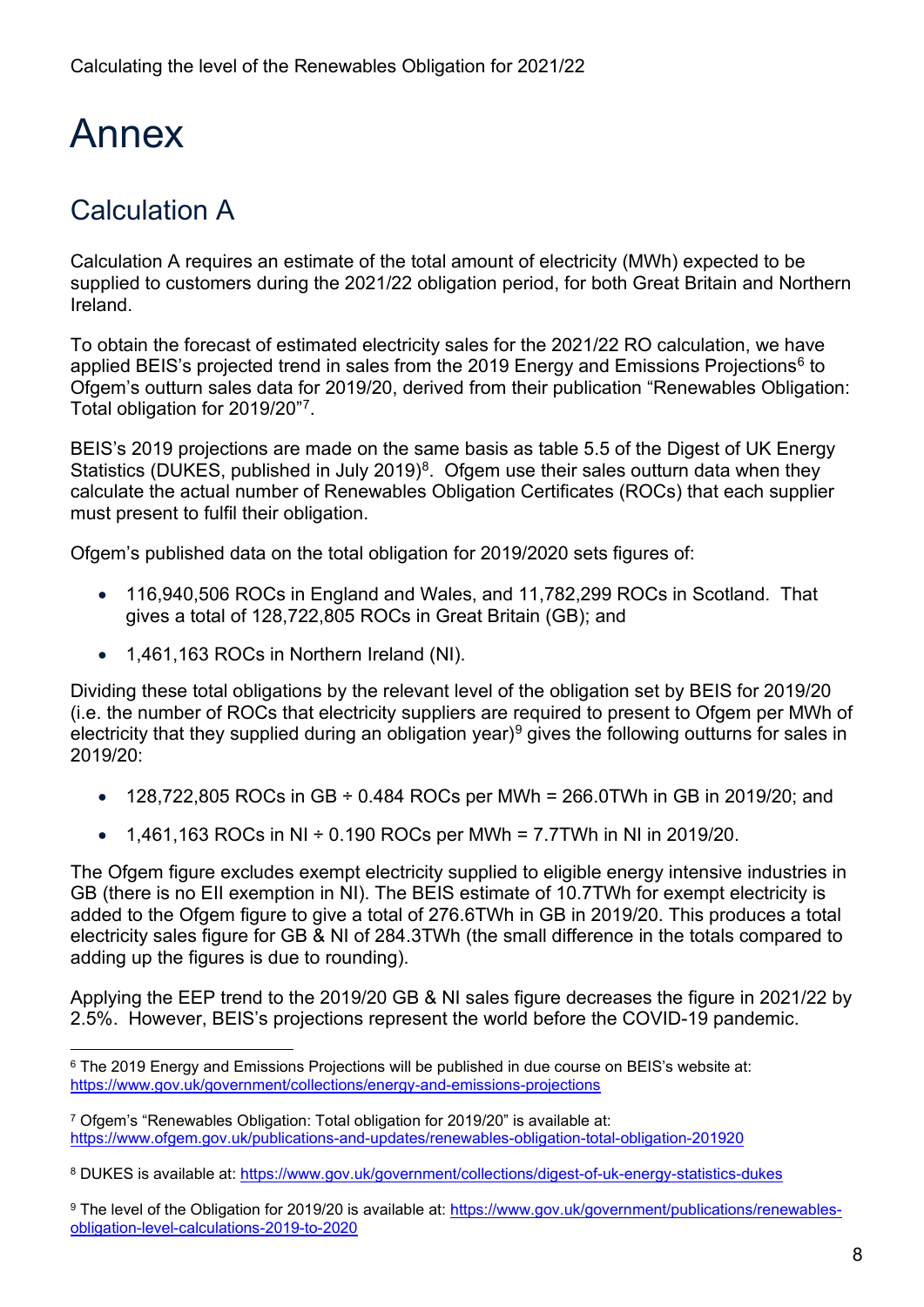Taking account of evidence from within BEIS and from industry, we have reduced the forecast by a further 3% to take account of the likelihood that electricity sales will remain depressed in 2021/22 due to the continued impact of the pandemic. Applying both reductions gives a forecast of 269.0TWh for GB & NI.

Looking at the forward trend since the RO started in 2002 gives a split of 97.2% of UK electricity sales in Great Britain, and 2.8% in Northern Ireland. Applying these to the 269.0TWh gives a figure of 261.5TWh for Great Britain and 7.5TWh for Northern Ireland.

The overall obligation (in ROCs) for Calculation A is obtained by multiplying these electricity sales forecasts by the fixed targets specified in the Renewables Obligation Order 2015 to give the following:

- 261.5TWh x 0.154 ROCs per MWh for GB = 40.3 million ROCs; and
- $\bullet$  7.5TWh x 0.063 ROCs per MWh for NI = 0.5 million ROCs.

This gives a UK total of 40.7 million ROCs for Calculation A (the small difference in the total compared to adding up the figures is due to rounding).

## <span id="page-8-0"></span>Calculation B

Calculation B estimates the number of ROCs to be issued to stations expected to be operational during 2021/22, for both existing and forthcoming stations.

For each installation, generation is estimated by multiplying the capacity by the number of hours in the year, and the expected load factor. The expected ROCs are then calculated by applying the banding level for that technology to the generation.

The list of existing sites was taken from Ofgem's RO accredited stations database<sup>[10](#page-8-2)</sup>. Only those expected to generate in 2021/22 have been included.

As the RO is now closed to all new applications, the only new additions will be stations that have already applied for accreditation but have not yet been processed by Ofgem. A list of these new stations was sourced from internal information from Ofgem. Only those predicted to generate in 2021/22 have been included.

BEIS's calculations give a total of 114.0 million ROCs before headroom. With headroom, this gives a total of 125.4 million ROCs.

## <span id="page-8-1"></span>The calculation used for 2021/22 (A or B)

Calculation B is higher than Calculation A. In accordance with the Renewables Obligation Order 2015, Calculation B must be used to set the level of the Obligation in 2021/22.

The details of the assumptions used in calculation B are set out below.

<span id="page-8-2"></span><sup>&</sup>lt;sup>10</sup> Ofgem's accredited stations database is available at:

[https://www.renewablesandchp.ofgem.gov.uk/Public/ReportViewer.aspx?ReportPath=/Renewables/Accreditation/](https://www.renewablesandchp.ofgem.gov.uk/Public/ReportViewer.aspx?ReportPath=/Renewables/Accreditation/AccreditedStationsExternalPublic&ReportVisibility=1&ReportCategory=1) [AccreditedStationsExternalPublic&ReportVisibility=1&ReportCategory=1](https://www.renewablesandchp.ofgem.gov.uk/Public/ReportViewer.aspx?ReportPath=/Renewables/Accreditation/AccreditedStationsExternalPublic&ReportVisibility=1&ReportCategory=1)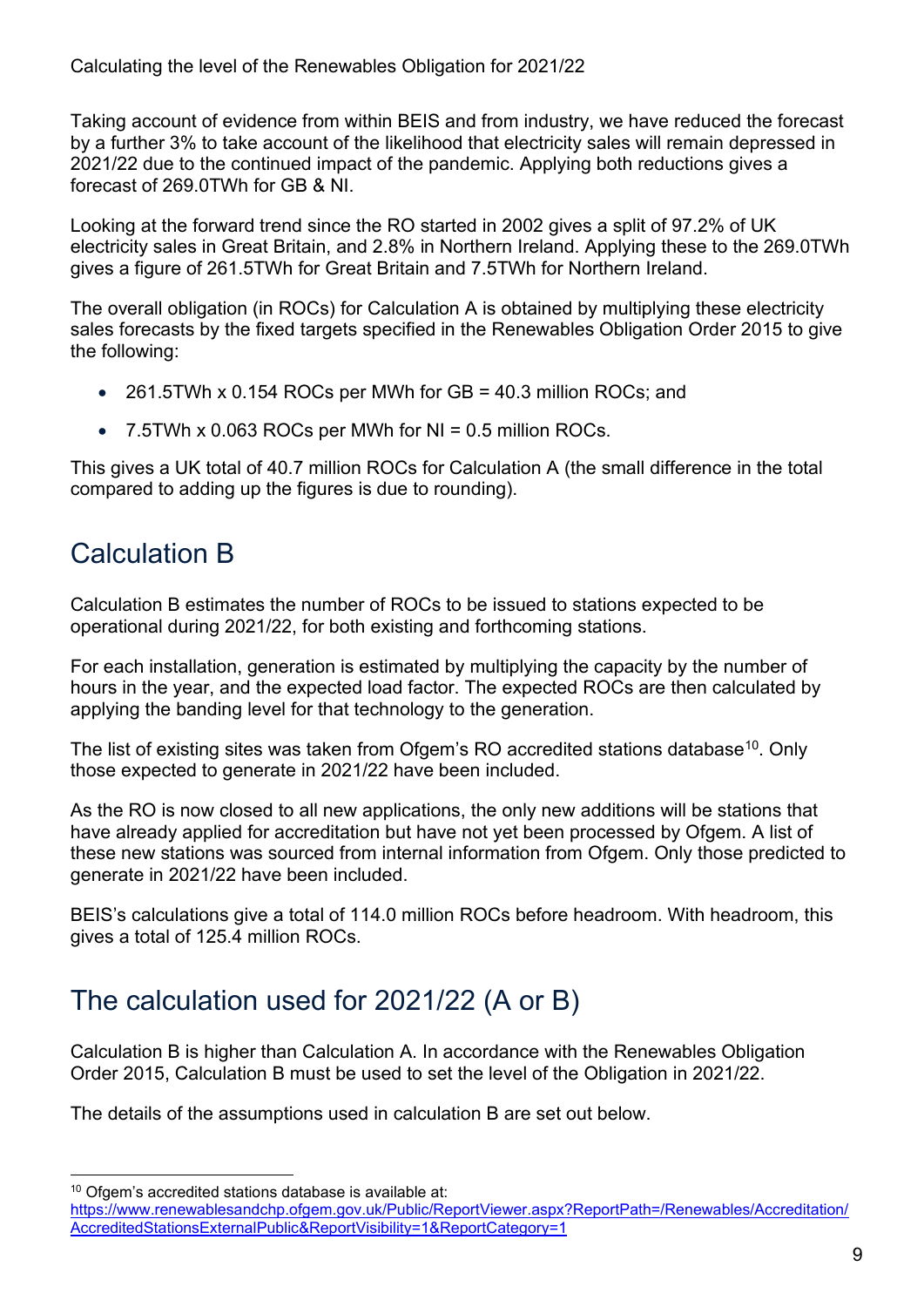## <span id="page-9-0"></span>Assumptions used for Calculation B

## <span id="page-9-1"></span>Capacity of UK stations by technology

The following table sets out the breakdown of capacity (in GW) by technology for new and existing UK stations in 2021/22:

| <b>Technology</b>                     | <b>Capacity (GW)</b> |
|---------------------------------------|----------------------|
| <b>Biomass and waste technologies</b> | 4.0                  |
| <b>Hydro, Tidal and Wave</b>          | 0.7                  |
| Landfill gas and Sewage gas           | 1.0                  |
| <b>Offshore wind</b>                  | 6.6                  |
| <b>Onshore wind</b>                   | 12.5                 |
| <b>Photovoltaics (Solar PV)</b>       | 7.2                  |
| Total                                 | 32.0                 |

Biomass and waste technologies include advanced conversion technologies, anaerobic digestion, dedicated biomass, biomass CHP, biomass conversions, co-firing of biomass, and energy from waste with CHP.

## <span id="page-9-2"></span>Load Factors

Load factors are used to calculate generation from the capacity for each technology. The load factors presented below are net of availability, expressed on a total installed capacity (TIC) basis.

### **Load factor methodology**

In previous years, the load factors were split into two categories: one for existing stations, and one for new build. However, the RO is now closed to new applications and the small number of stations with an application for accreditation awaiting approval from Ofgem have already commissioned. As a result, there is now just one category, covering both existing and new build stations.

We have used monthly generation and capacity data (on an unchanged configuration basis) based on ROCs issued from April 2010 up to 31 March 2020, as published by Ofgem<sup>11</sup>.

Unchanged configuration load factors express average hourly quantity of electricity generated by stations operational the entire year (in the same configuration), as a percentage of capacity operational the entire year (from the same stations). As such, it removes bias from changes in

<span id="page-9-3"></span><sup>&</sup>lt;sup>11</sup> Ofgem's certificate database is available at:

[https://www.renewablesandchp.ofgem.gov.uk/Public/ReportViewer.aspx?ReportPath=/DatawarehouseReports/Ce](https://www.renewablesandchp.ofgem.gov.uk/Public/ReportViewer.aspx?ReportPath=/DatawarehouseReports/CertificatesExternalPublicDataWarehouse&ReportVisibility=1&ReportCategory=2) [rtificatesExternalPublicDataWarehouse&ReportVisibility=1&ReportCategory=2](https://www.renewablesandchp.ofgem.gov.uk/Public/ReportViewer.aspx?ReportPath=/DatawarehouseReports/CertificatesExternalPublicDataWarehouse&ReportVisibility=1&ReportCategory=2)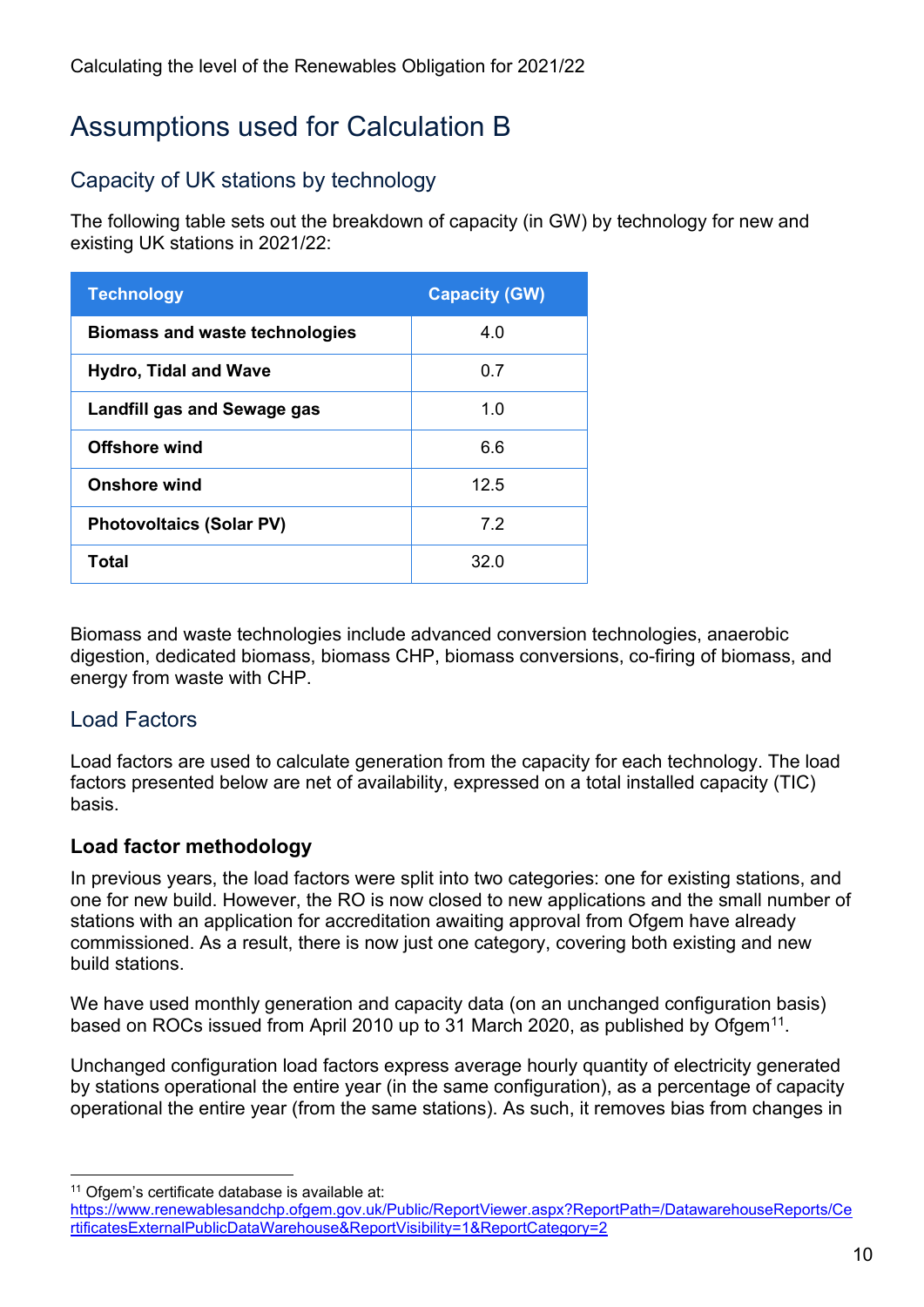capacity during the year (e.g. because of sites beginning operation at the beginning or end of the year).

For biomass conversions and co-firers, given the small numbers of stations involved, we have used station-specific load factors based on actual generation data and discussions with industry experts.

#### **Load factors for each technology**

The two tables below set out the load factors for each technology and explain the data used to calculate the figures.

| <b>Technology</b>   | <b>Category</b>  | Load<br>factor | <b>Source</b>                                                      |
|---------------------|------------------|----------------|--------------------------------------------------------------------|
| <b>Onshore wind</b> | England          | 27.9%          | Based on actual generation with a wind<br>speed factor correction. |
|                     | <b>Wales</b>     | 28.8%          |                                                                    |
|                     | Scotland         | 25.9%          |                                                                    |
|                     | Northern Ireland | 25.0%          |                                                                    |

The load factors for onshore wind are divided into territorial categories:

For all other technologies, the same load factor applies across the UK:

| <b>Technology</b>                                           | Load<br>factor | <b>Source</b>                                                                                                                                                                                                                                                                                                                                                      |
|-------------------------------------------------------------|----------------|--------------------------------------------------------------------------------------------------------------------------------------------------------------------------------------------------------------------------------------------------------------------------------------------------------------------------------------------------------------------|
| <b>Advanced</b><br><b>Conversion</b><br><b>Technologies</b> | 40.5%          | Based on a capacity weighted average of actual generation<br>data from 1 April 2010 to 31 March 2020, on an unchanged<br>configuration basis, pre-applying 50% Renewable Qualifying<br>Multiplier.<br>The significant decrease in the load factor compared to last<br>year is due to the addition of new capacity with a low load<br>factor used in the estimates. |
| Anaerobic<br><b>Digestion</b>                               | 41.8%          | Based on a commissioning year weighted average of actual<br>generation data from 1 April 2010 to 31 March 2020, on an<br>unchanged configuration basis. This method has been used as<br>there is a clear upward trend in load factors over time.                                                                                                                   |
| <b>Biomass CHP</b>                                          | 65.9%          | Based on a commissioning year weighted average of actual<br>generation data from 1 April 2010 to 31 March 2020, on an<br>unchanged configuration basis. This method has been used as<br>more recent years had a higher load factor.                                                                                                                                |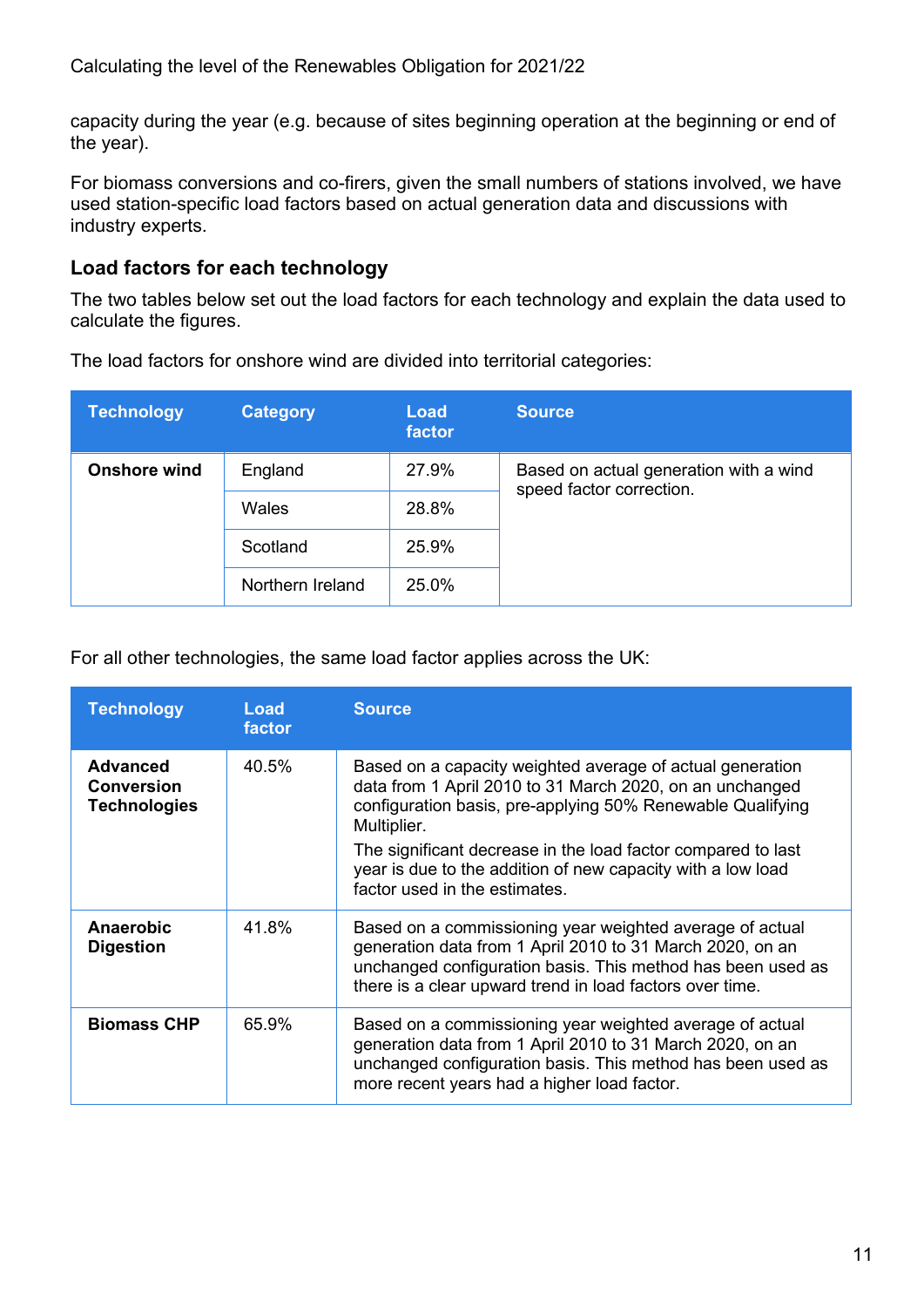#### Calculating the level of the Renewables Obligation for 2021/22

| <b>Technology</b>                                     | Load<br>factor | <b>Source</b>                                                                                                                                                                                      |
|-------------------------------------------------------|----------------|----------------------------------------------------------------------------------------------------------------------------------------------------------------------------------------------------|
| <b>Dedicated</b><br><b>Biomass</b>                    | 49.8%          | Based on a capacity weighted average of actual generation<br>data from 1 April 2010 to 31 March 2020, on an unchanged<br>configuration basis.                                                      |
| <b>Energy from</b><br><b>Waste with</b><br><b>CHP</b> | 28.2%          | Based on a capacity weighted average of actual generation<br>data from 1 April 2010 to 31 March 2020, on an unchanged<br>configuration basis, pre-applying 50% Renewable Qualifying<br>Multiplier. |
| <b>Hydro</b>                                          | 39.9%          | Based on a capacity weighted average of actual generation<br>data from 1 April 2010 to 31 March 2020, on an unchanged<br>configuration basis.                                                      |
| <b>Landfill Gas</b>                                   | 30.5%          | Based on the declining trend of generation from 1 April 2010 to<br>31 March 2020.                                                                                                                  |
| <b>Offshore wind</b>                                  | 41.8%          | Based on actual generation with a wind speed factor correction.                                                                                                                                    |
| <b>Photovoltaics</b><br>(Solar PV)                    | 10.8%          | Based on actual generation with a radiation factor correction.                                                                                                                                     |
| <b>Sewage Gas</b>                                     | 45.7%          | Based on a capacity weighted average of actual generation<br>data from 1 April 2012 to 31 March 2020, on an unchanged<br>configuration basis.                                                      |
| <b>Tidal</b>                                          | 23.1%          | Based on internal discussions on the stations in the RO, their<br>weighted capacity and likely individual load factors.                                                                            |
| <b>Wave</b>                                           | 2.9%           | Based on internal discussions on the stations in the RO, the<br>historic assumption seemed reasonable.                                                                                             |

## <span id="page-11-0"></span>Estimated number of UK Renewables Obligation Certificates (ROCs) to be issued by technology

The table on the next page sets out the breakdown of the estimated number (in millions) of UK ROCs to be issued in 2021/22 by technology. The total is the number of ROCs before the 10% headroom is added: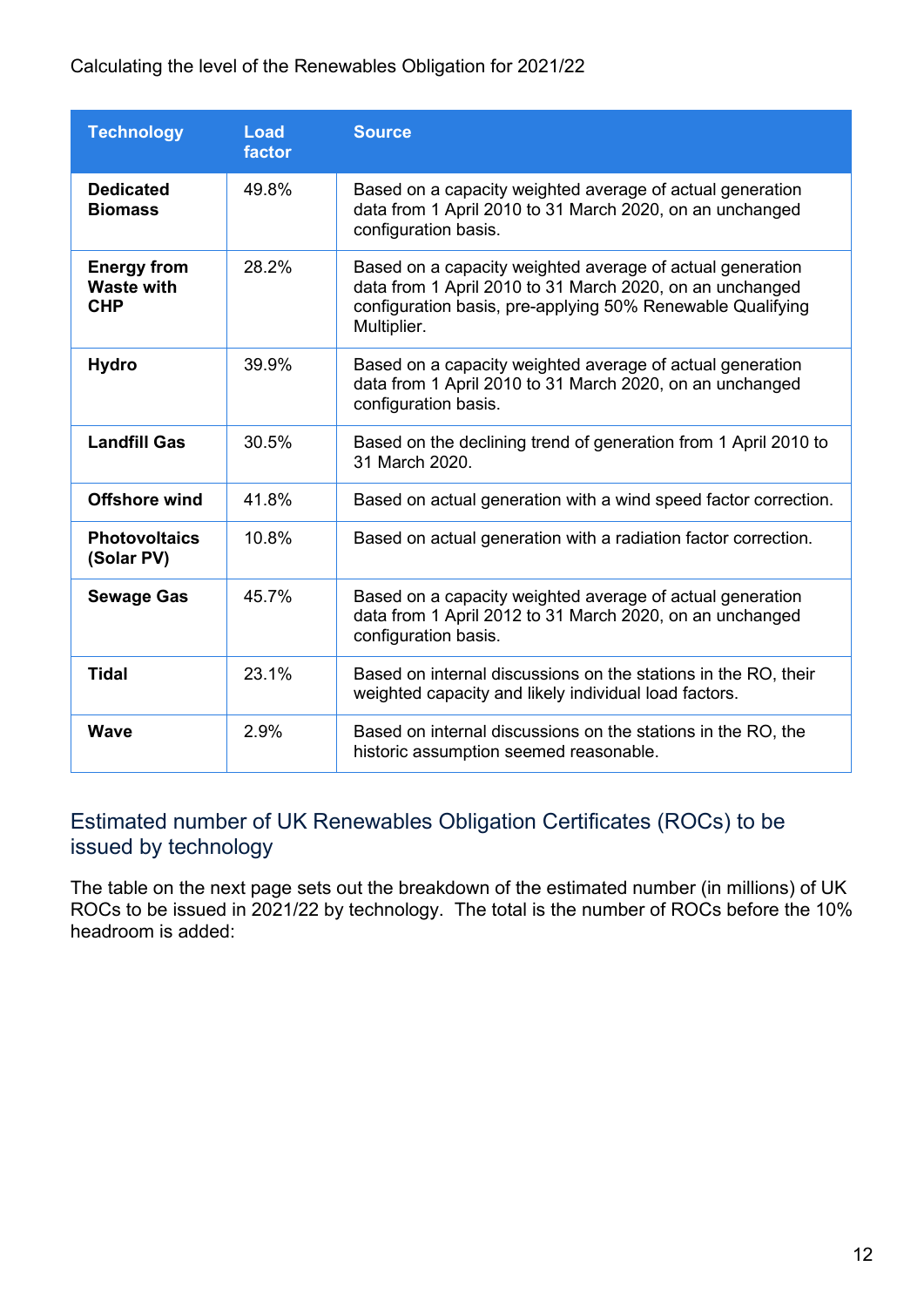Calculating the level of the Renewables Obligation for 2021/22

| <b>Technology</b>                     | <b>Total</b><br>(millions of ROCs) |
|---------------------------------------|------------------------------------|
| <b>Biomass and waste technologies</b> | 24.1                               |
| <b>Hydro, Tidal and Wave</b>          | 2.6                                |
| Landfill gas and Sewage gas           | 27                                 |
| <b>Offshore wind</b>                  | 45.8                               |
| <b>Onshore wind</b>                   | 28.7                               |
| <b>Photovoltaics (Solar PV)</b>       | 10.1                               |
| <b>Total</b>                          | 114.0                              |